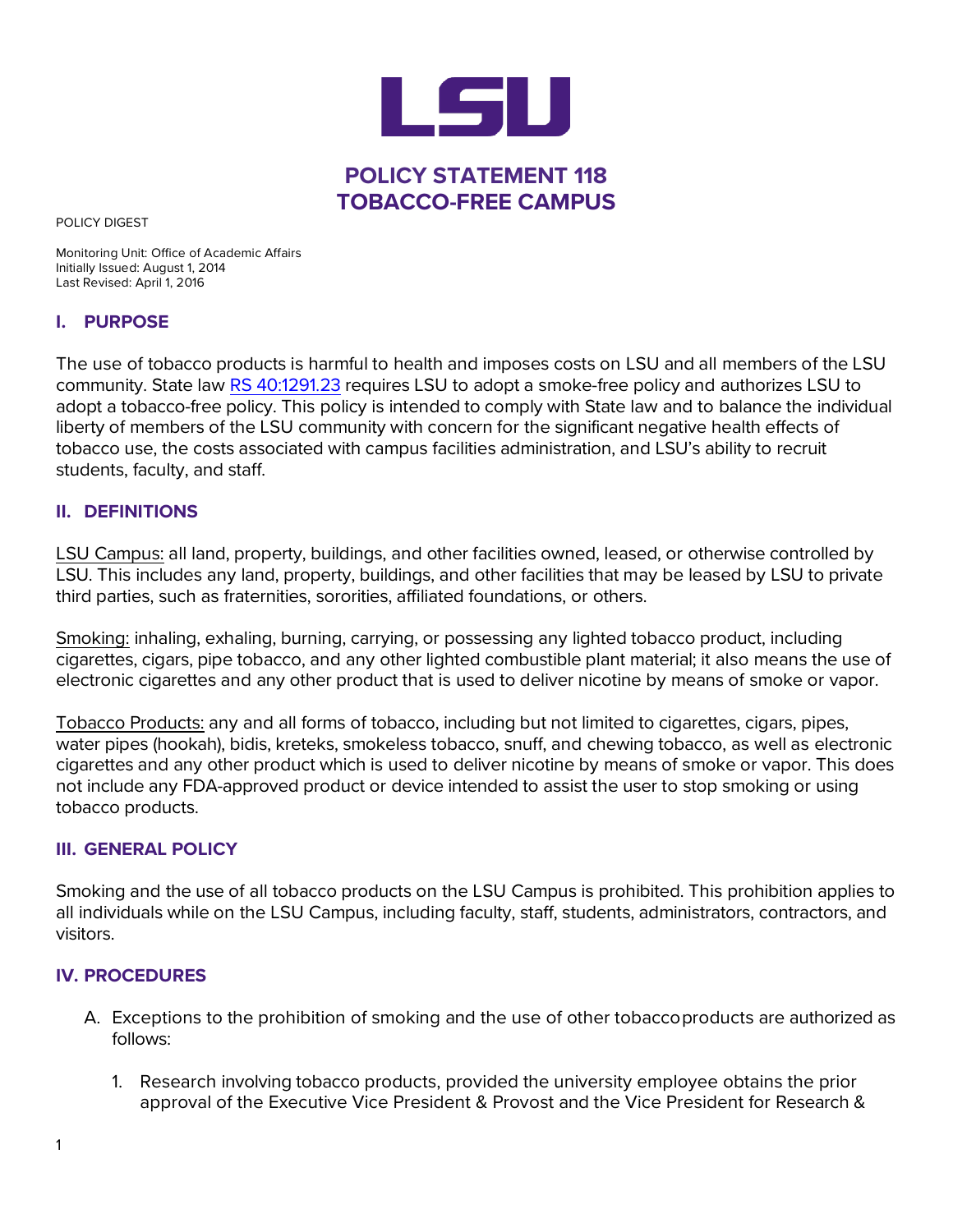Economic Development. Smoke, like any other laboratory air contaminant, shall be controlled and subject to any applicable health and safety standards.

- 2. By artists or actors who participate in university authorized performances that require tobacco use as part of the artistic production.
- 3. Educational, clinical, or other appropriate purposes with prior approval of the dean or director responsible for the facility as well as the Executive Vice President & Provost.
- B. Enforcement

Effective implementation of this policy relies on the courtesy, respect, and cooperation of all members of the university community. It is expected that all members of the LSU community will comply with the policy voluntarily. For those who do not, punitive sanctions should not be imposed until other efforts, such as verbally addressing the issue with the tobacco user or formal warnings of potential disciplinary action, have failed.

- 1. A single violation of this policy shall not itself be cause for discipline to students, faculty, or staff. Repeated violations of this policy, after discussions with the tobacco user by an appropriate university official and, as appropriate, formal warnings against repeated violations, may be grounds for discipline.
- 2. If someone is seen using tobacco products on the LSU Campus, any member of the university community may inform the tobacco user ofthis policy and request that he or she comply. If the user does not comply or if the individual prefers not to directly confront the user, details of the policy violation may be brought to the attention of the appropriate university official responsible for the tobacco user as shownbelow.
	- a. For faculty members, the faculty member's department/unit head.
	- b. For staff, the employee's supervisor or the [Office of Human](http://uiswcmsweb.prod.lsu.edu/hrm/) Resource [Management.](http://uiswcmsweb.prod.lsu.edu/hrm/)
	- c. For students, the Office of Student Advocacy & Accountability.
	- d. For contractors, the Executive Director of Facilities Services, or a designee of the office, or to the head of the office for which the contractor is providing services.
	- e. Where the status of the tobacco user is unknown, the matter may be brought to the attention of any appropriate university official. Building coordinators are encouraged to designate an employee to whom concerns about tobacco use in the area near thebuilding may be brought. Any appropriate university official to whom such a concern is brought should request the tobacco user to comply with the policy. If the user refuses to comply or the issue continues to occur, the representative should obtain the identity of the user and make a referral to the appropriate universityofficial.
- 3. The official to whom the violation is referred will take action as he or she deems appropriate under the circumstances. This may include, but isnot limited to, discussing the matter with the tobacco user immediately, issuing a warning letter notifying the user about the policy, requiring the user to meet with appropriate university officials for additional conversations, or for repeated violations, impose appropriate disciplinary sanctions for repeated refusal to